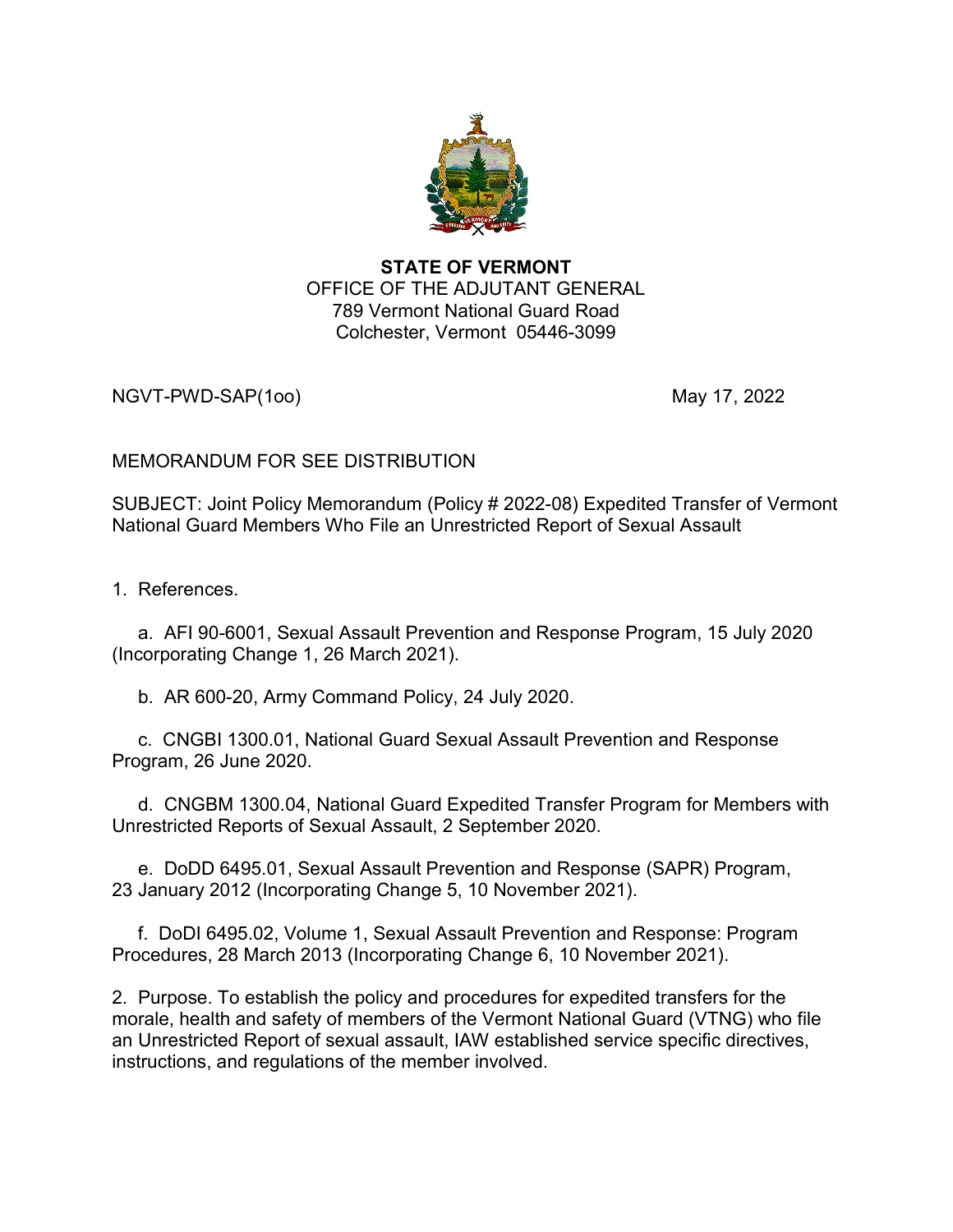## NGVT-PWD-SAP (1oo)

SUBJECT: Joint Policy Memorandum (Policy # 2022-08) Expedited Transfer of Vermont National Guard Members Who File an Unrestricted Report of Sexual Assault

3. Effective Date. This policy is effective immediately when signed. All previous versions are obsolete.

4. Applicability. This policy applies to all employees assigned to the Vermont Air National Guard and Vermont Army National Guard, herein referred to as the Vermont National Guard (VTNG). The term employees covers all Service members regardless of duty status including Title 5 National Guard employees and Title 32 Federal Technicians.

### 5. Policy.

 a. Members who file an Unrestricted Report of sexual assault shall be informed at the time of making the report, or as soon as practical, of the option to request a temporary or permanent transfer from their assigned command, or to a different location within their unit of assignment or training location and this transfer will be approved within 5 calendar days.

 b. A presumption shall be established in favor of transferring a member who initiates a transfer request following a credible unrestricted report of sexual assault. The commander or the appropriate approving authority, shall determine whether or not the report is credible immediately upon receipt. The commander will consider the advice of the supporting Judge Advocate, Provost Marshal, other concerned legal advisors, Sexual Assault Response Coordinator (SARC), and the available objective evidence.

 c. Members who file Unrestricted or Restricted Reports of sexual assault will be protected from reprisal or threat of reprisal IAW Joint Policy Memorandum (Policy # 2022-09) Prevention and Response to Retaliation for Reports of Sexual Assault.

 d. Any threat to the life or safety of a member of the VTNG shall be immediately reported to command and law enforcement authorities. A request by the Service member to transfer out of their unit under these circumstances will be handled IAW established service regulations and other governing regulations specific to the status of the member involved.

6. Expedited Transfer Procedure. Transfer must be completed within 5 calendar days of request.

 a. Member submits request for a transfer or reassignment in the form of a written memorandum to the Wing SARC or for the Army a, DA Form 4187 to the Joint Force Headquarters (JFHQ) SARC. Members are encouraged to include any and all of their concerns in the written request to aid in understanding their needs and to allow for an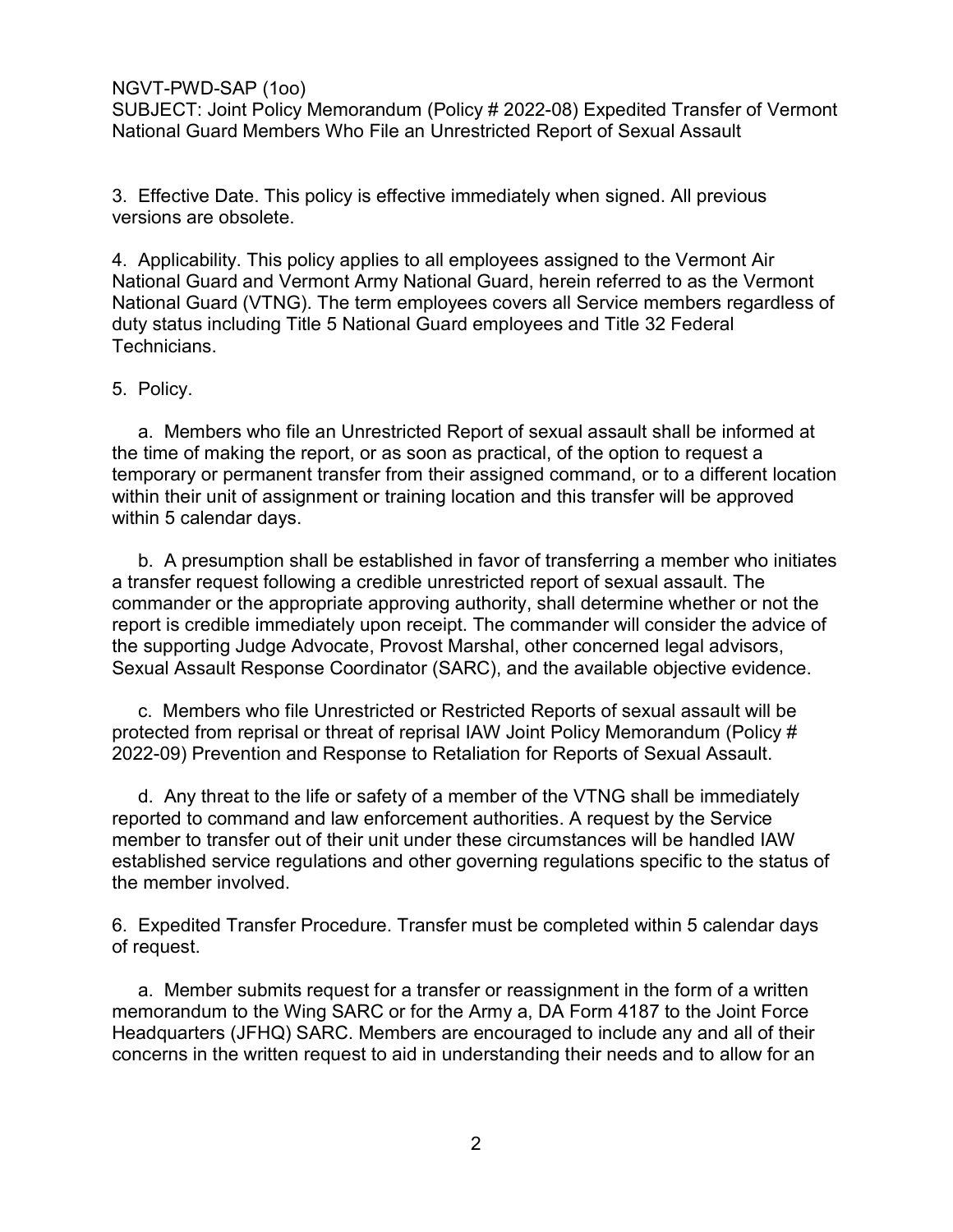### NGVT-PWD-SAP (1oo)

SUBJECT: Joint Policy Memorandum (Policy # 2022-08) Expedited Transfer of Vermont National Guard Members Who File an Unrestricted Report of Sexual Assault

informed decision on the selection of a new unit assignment. If DA Form 4187 is used, members should supplement it in writing with their concerns as described above.

 b. The JFHQ/Wing SARC will forward the member's request to the G1/A1 within 24 hours of receipt.

 c. The G1/A1, in coordination with the JFHQ/Wing SARC, 158th Force Support Flight (FSF) and HRO develops a listing of available positions outside of the current unit and sphere of influence within 24 hours. The following criteria must be met:

 (1) The transfer cannot affect the Promotion Management System. Every reasonable effort must be made to minimize disruption to the normal career progression of the member. The appropriate Commander shall counsel the member to discuss reasonably foreseeable career impacts and create a plan to mitigate those impacts.

 (2) Members must be able to perform the duties of the position and meet all classification requirements.

 (3) All regulations and laws must be followed, e.g. Direct Ground Combat assignment Rule, Specialty MOS/Branch (Legal, Medical, and Chaplaincy) or AFSC as applicable.

 d. The Chief of Staff or Director of Staff-Air, in coordination with the affected Unit Commanders, will make the final unit selection within 24 hours and direct the transfer.

 e. The G1/A1/158th FSF executes required transfer documents and/or orders immediately and informs the SARC who will then inform the member.

 f. The SARC will advise the Service member victim of the requirement to have an "intake meeting" with the gaining commander, if the Service member victim seeks continued advocacy, legal, or healthcare (mental health or other medical) services at the new location, or if the investigation or legal proceeding involving the Service member victim's report is ongoing at the time of the transfer. If the Service member does not continue services and there is no ongoing investigative or legal proceeding, then the "intake meeting" with commander is not necessary.

 g. All ongoing Expedited Transfer Requests will be discussed at the monthly Case Management Group. The survivor's command will ensure updates are given to survivors within 72 hours of the monthly meeting.